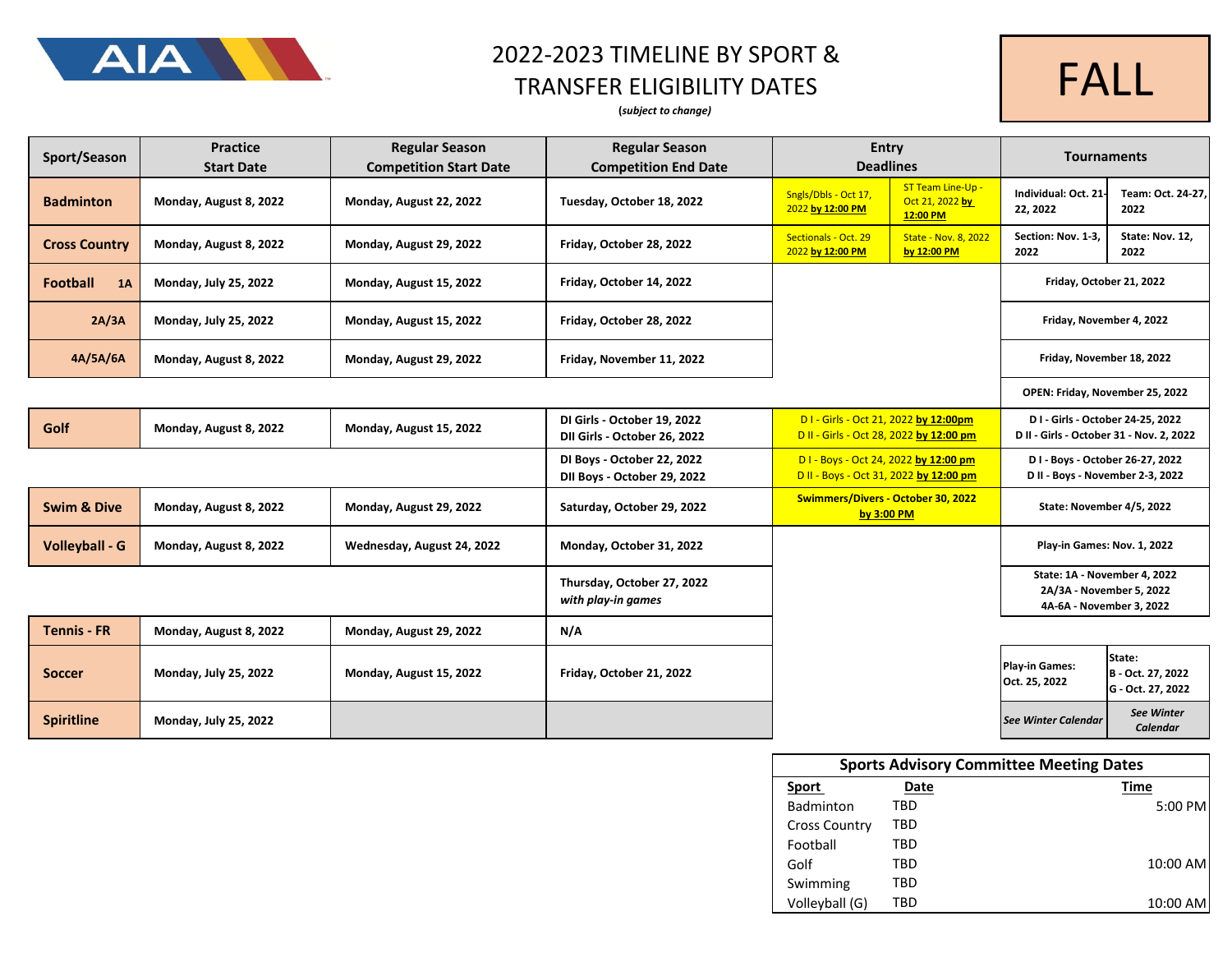

### 2022-2023 TIMELINE BY SPORT & TRANSFER ELIGIBILITY DATES MANUSCRIPT WINTER

| Sport/Season      | Practice<br><b>Start Date</b> | <b>Regular Season</b><br><b>Competition Start Date</b>                            | <b>Regular Season</b><br><b>Competition End Date</b>                                                | Entry<br><b>Deadlines</b>                                                               | <b>Tournaments</b>                                                                                                            |                                                                     |
|-------------------|-------------------------------|-----------------------------------------------------------------------------------|-----------------------------------------------------------------------------------------------------|-----------------------------------------------------------------------------------------|-------------------------------------------------------------------------------------------------------------------------------|---------------------------------------------------------------------|
| <b>Basketball</b> | Monday, October 31, 2022      | Wednesday, November 16, 2022                                                      | 1A - February 3, 2023<br>2A - February 7, 2023<br>3A - February 9, 2023<br>4A-6A - February 3, 2023 |                                                                                         | Play-Ins:<br>1A - February 7/8, 2023<br>2A - February 9/10, 2023<br>4A-6A - February 9, 2023                                  |                                                                     |
|                   |                               |                                                                                   |                                                                                                     |                                                                                         | State:<br>1A/3A - February 14/15, 2023<br>2A - February 17, 2023<br>4A-6A - February 15/16, 2023<br>Open - February 7/8, 2023 |                                                                     |
| <b>Soccer</b>     | Monday, October 31, 2022      | 3A - November 21, 2022<br>4A-6A: November 21, 2022 or<br><b>November 28, 2022</b> | 3A - January 31, 2023<br>4A-6A - February 6, 2023                                                   |                                                                                         | Play-Ins: 3A - February 3, 2023<br>4A-6A - February 9, 2023                                                                   |                                                                     |
|                   |                               |                                                                                   |                                                                                                     |                                                                                         | State:<br>3A - February 8, 2023<br>4A-6A - February 14, 2023                                                                  |                                                                     |
| <b>Wrestling</b>  | Monday, October 31, 2022      | Monday, November 21, 2022                                                         | Girls - February 1, 2023<br>Boys - February 8, 2023                                                 | <b>Track Wrestling Completed Record</b><br>Updated - G 2/2 & B 2/9, 2023 by 12:00<br>PM | Sectionals:<br>Girls: February 4, 2023<br>Boys: February 11, 2023                                                             | State:<br>Girls: February 17-18, 2023<br>Boys: February 16-18, 2023 |
|                   |                               |                                                                                   |                                                                                                     | Board Certified Coaches - January 31, 2023<br>by 12:00 pm.                              |                                                                                                                               |                                                                     |
| <b>Spiritline</b> |                               |                                                                                   |                                                                                                     |                                                                                         | <b>Cheer &amp; Dance State</b><br><b>Championships: TBD</b>                                                                   | <b>Game Day:</b><br>December 16 & 17, 2022                          |

| <b>Sports Advisory Committee Meeting Dates</b> |      |      |     |  |  |
|------------------------------------------------|------|------|-----|--|--|
| <u>Sport</u>                                   | Date | Time |     |  |  |
| Basketball                                     | TBD  |      | TBD |  |  |
| Wrestling                                      | TBD  |      | TBD |  |  |
| Soccer                                         | TBD  |      | TBD |  |  |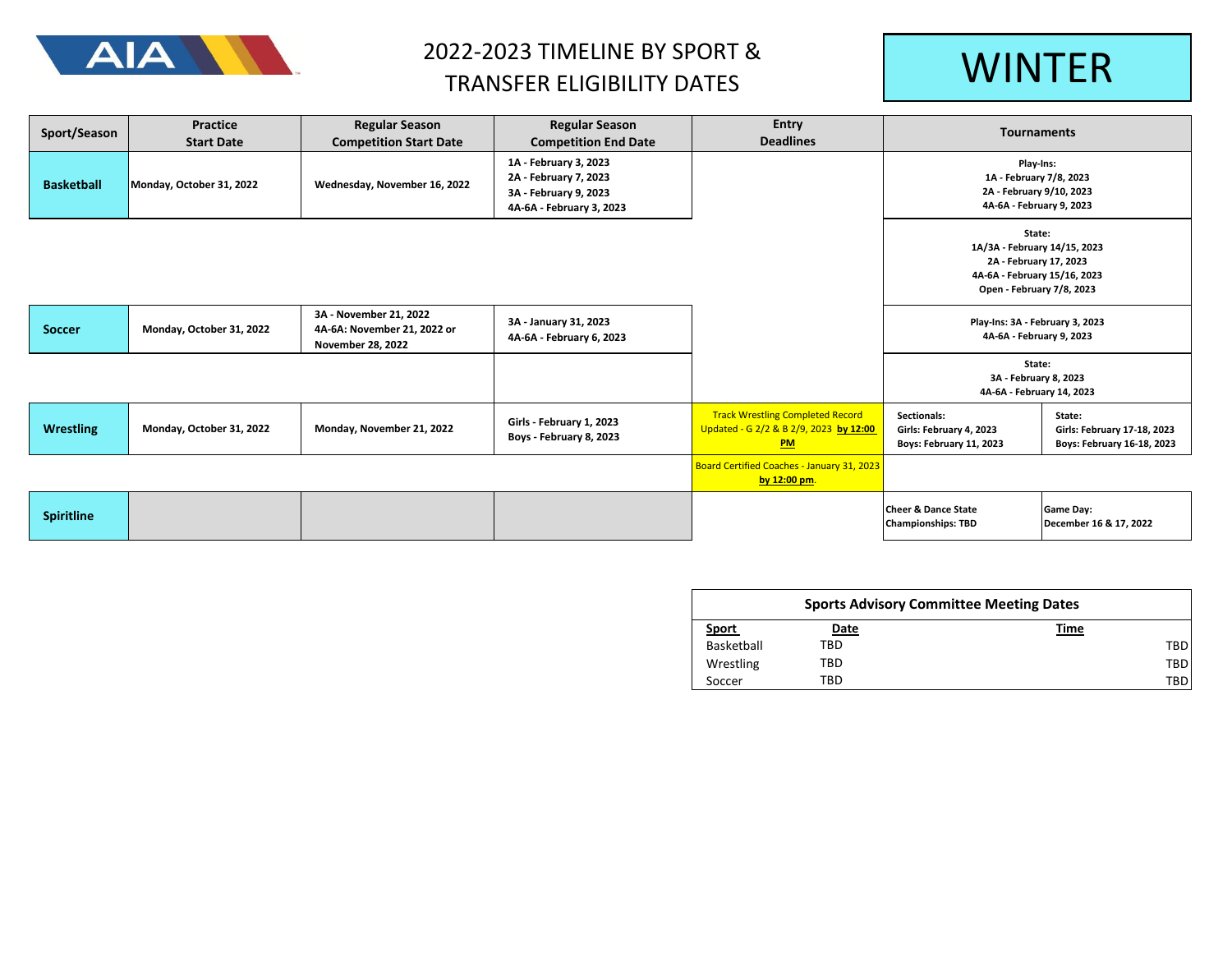

## 2022-2023 TIMELINE BY SPORT & TRANSFER ELIGIBILITY DATES



| Sport/Season             | <b>Practice</b><br><b>Start Date</b> | <b>Regular Season</b><br><b>Competition Start Date</b> | <b>Regular Season</b><br><b>Competition End Date</b> | Entry<br><b>Deadlines</b>                                                                                                                     |                                                  | <b>Tournaments</b>                                                          |                                              |
|--------------------------|--------------------------------------|--------------------------------------------------------|------------------------------------------------------|-----------------------------------------------------------------------------------------------------------------------------------------------|--------------------------------------------------|-----------------------------------------------------------------------------|----------------------------------------------|
| <b>Baseball</b>          | Monday, February 6, 2023             | Wednesday, February 22, 2023                           | Monday, April 24, 2023<br>w/ play-in games           |                                                                                                                                               |                                                  | Play-in: April 26, 2023                                                     |                                              |
|                          |                                      |                                                        | Tuesday, April 25, 2023                              |                                                                                                                                               |                                                  | <b>State: April 29, 2023</b>                                                |                                              |
| <b>Softball</b>          | Monday, February 6, 2023             | Wednesday, February 22, 2023                           | Monday, April 24, 2023<br>w/ play-in games           |                                                                                                                                               |                                                  | Play-in: April 26, 2023                                                     |                                              |
|                          |                                      |                                                        | Tuesday, April 25, 2023                              |                                                                                                                                               |                                                  | State: May 12, 2023 (1A/2A)<br>May 13, 2023 (3A/4A)<br>May 15, 2023 (5A/6A) |                                              |
| <b>Tennis - V</b>        | Monday, February 6, 2023             | Wednesday, February 22, 2023                           | Tuesday, April 18, 2023                              | <b>State Individual - April</b><br>13, 2023 by 12:00 pm                                                                                       | <b>State Team - April</b><br>20, 2023 by 6:00 pm | Individuals:<br>April 28, 29 & May 1,<br>2023                               | Team:<br>Girls: April 25, May<br>2/5/6, 2023 |
|                          |                                      |                                                        |                                                      |                                                                                                                                               |                                                  | <b>Play-in Matches: April</b><br>21, 2023                                   | Boys: April 26, May<br>3/5/6, 2023           |
| <b>Track &amp; Field</b> | Monday, February 6, 2023             | Wednesday, February 22, 2023                           | Wednesday, April 26, 2023                            | State - May 3, 2023 by 8:00 am                                                                                                                |                                                  | <b>TBD</b>                                                                  |                                              |
| <b>Volleyball - Boys</b> | Monday, February 6, 2023             | Monday, February 27, 2023                              | Thursday, April 27, 2023                             |                                                                                                                                               |                                                  | Play-in Games: May 2, 2023<br>State: May 5, 2023                            |                                              |
| Golf (Div. III)          | Monday, February 6, 2023             | Monday, February 20, 2023                              | Friday, May 5, 2023                                  | D III - Team Line-ups -<br>State: May 8-9, 2023<br>May 6, 2023 by 6:00 pm                                                                     |                                                  |                                                                             |                                              |
| <b>Beach Volleyball</b>  | Monday, January 30, 2023             | Monday, February 20, 2023                              | Wednesday, April 12, 2023                            | State Team: April 17, 2023<br>Team Line-up - April 14,<br>Pairs - April 20, 2023<br>State Pairs: May 1, 2023<br>2023 by 6:00 pm<br>by 12:00pm |                                                  |                                                                             |                                              |
| <b>Spiritline</b>        |                                      |                                                        |                                                      |                                                                                                                                               |                                                  | Cheer & Dance State Championship:<br><b>TBD</b>                             |                                              |

| <b>Sports Advisory Committee Meeting Dates</b> |      |  |      |  |
|------------------------------------------------|------|--|------|--|
| Sport                                          | Date |  | Time |  |
| Baseball                                       | TBD  |  | TBD  |  |
| Softball                                       | TBD  |  | TBD  |  |
| <b>Tennis</b>                                  | TBD  |  | TBD  |  |
| Track & Field                                  | TBD  |  | TBD  |  |
| Volleyball (B)                                 | TBD  |  | TBD  |  |
| Volleyball (Beach)                             | TBD  |  | TBD  |  |